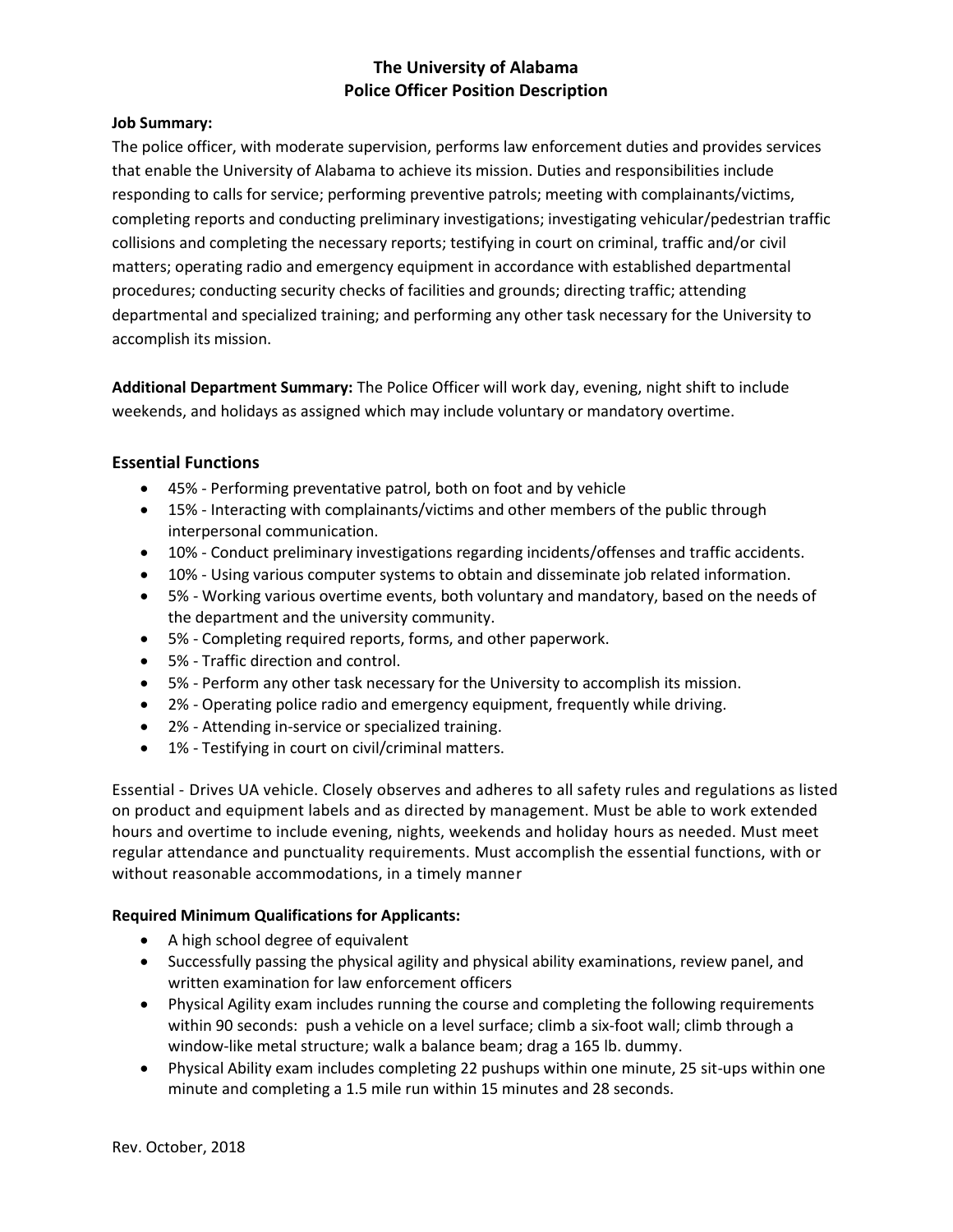## **The University of Alabama Police Officer Position Description**

- United States citizen or permanent resident
- Minimum of 21 years of age
- For those that have been in the Armed Forces, an honorable discharge from military service
- Valid U.S. driver's license with an acceptable motor vehicle report
- Must be able to perform foot patrol and work outside in all weather conditions.
- Must be able to work day, evening or night shift to include weekends and holidays.
- Must be able to work various overtime events, both voluntary and mandatory, based on the needs of the department and the university community.
- Must be able to pass a comprehensive background check.

### **Conditional Hire/Pre-Employment Requirements:**

- Complete a psychological assessment
- Drug screen

## **Post-Hire Requirements:**

- Successful completion of the recruit orientation training
- Successful completion of the Alabama Peace Officers Standards and Training Commission's academy within six months of employment; or a certificate verifying the successful completion of the Alabama Peace Officers Standards and Training Commission's academy
- Successful completion of the University of Alabama Police Department's field training and evaluation program
- After completion of these phases, the position has a 1040-hour probationary period of solo field assignment duty

#### **Skills and Knowledge:**

- Ability to learn and utilize computer software designed for law enforcement
- Good attention to detail
- Good communication skills
- Good interpersonal skills
- Ability to use good judgement and make effective decisions
- Ability to work with a diverse population
- Ability to demonstrate courage and take responsibility
- Demonstrated ability to maintain professionalism when dealing with conflict

#### **UA Core Competencies [\(http://hr.ua.edu/ua-competency-resources\)](http://hr.ua.edu/ua-competency-resources)**

- Ethics/Integrity
- Student/Customer Focused
- Self-Development
- Collaborating/Building Relationships
- Adaptability/Flexibility